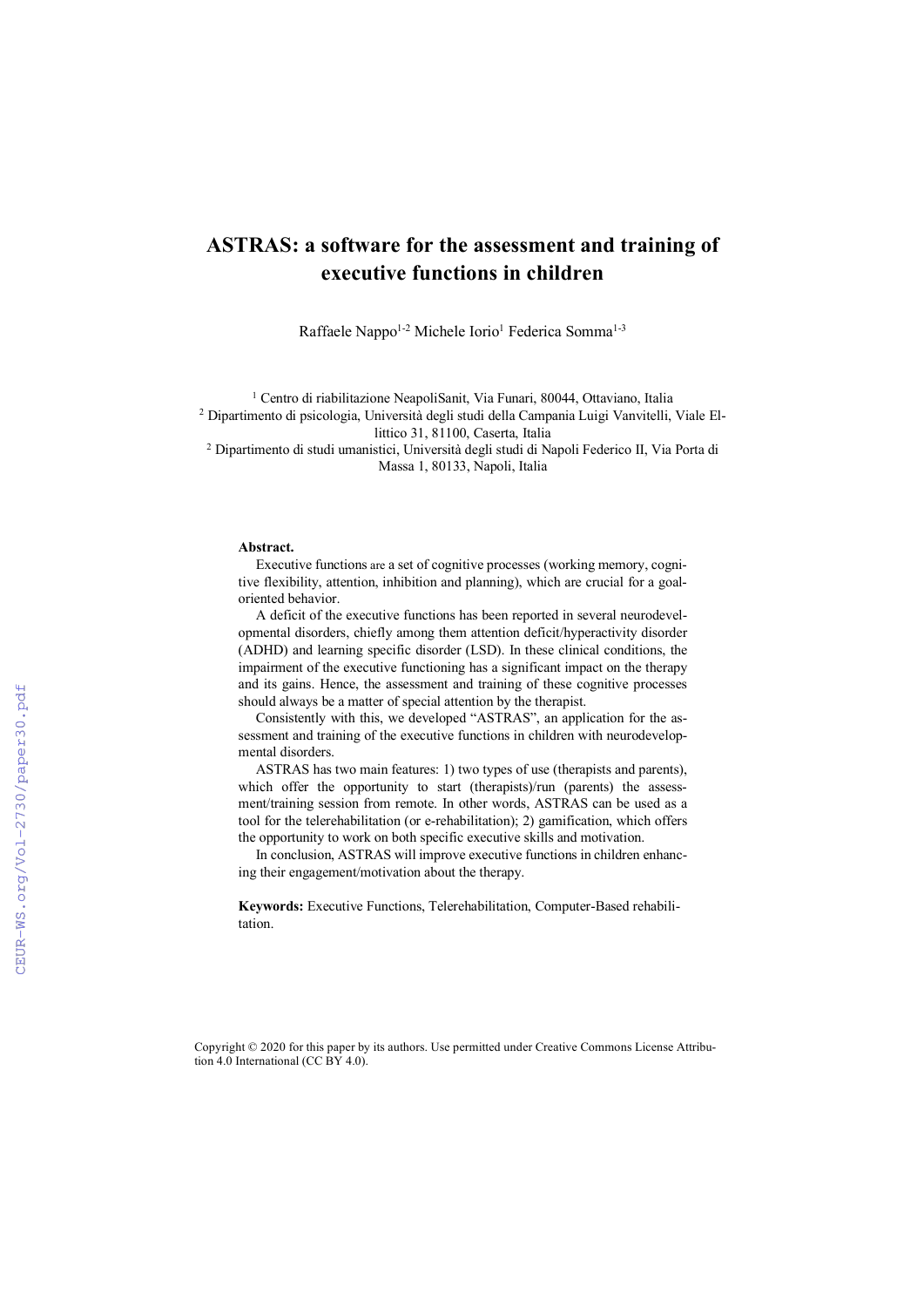## **1 Introduction**

Executive functions (EFs) is an umbrella term which encompasses a set of interrelated cognitive processes, such as planning, working memory, inhibition, cognitive flexibility and attention [1, 2]. These processes are associated with problem-solving, decision making and goal-oriented behavior, which in turn allow the individual to cope with novel situations and complex or conflictual information [3]. In other words, EFs underlie individuals' adaptive behaviors to the changing environment.

Childhood is a highly sensitive period regarding the development of EFs [4] and since these higher order functions play a fundamental role in cognitive development, there is no doubt that deficits of executive functioning may be reported in several neurodevelopmental disorders such as attention deficit/hyperactivity disorder (ADHD[5, 6], learning specific disorder (LSD [5, 7]), autism spectrum disorder (ASD; [8, 9]), in preterm children [10] and in several genetic syndromes (Prader-Willis and phenylketonuria).

Deficits of executive functioning in these populations affect the severity of the disorders. For example, in children with ADHD a dysexecutive syndrome has been associated to learning impairment, problems with academic achievement as well as maladaptive and/or aggressive behaviors[11]. In their study, Schreiber et al.[12] reported that children with ADHD performed worse on the working memory task as compared with the controls. In this group, the score in a working memory task predicted learning problems. Other studies confirmed these results [13, 14].

Watson et al. (2016) discussed the impact of EF in learning disorder (LD). The authors stated that "students with LD often evidence significant problems in EFs which includes working memory operations (updating), inhibitions of impulses (inhibiting), and mental set or task shifting (shifting)". These problems "are usually manifested by ineffective ways to plan, monitor their own learning, and detect and correct their errors<sup>"</sup>

Considering the importance of EFs in children with both typical and atypical development the assessment and the training of these particular cognitive processes has received considerable attention [4, 15]. Notably, in children with neurodevelopmental disorders, deficits of executive functions -and their impact on the severity of syndromeshould always be taken into account and interventions fostering EF in these children should be provided along with the traditional therapy.

Among several tools for the assessment (see Poletti and Montanari, 2014[16] for a review) and training of executive functions [4, 17] alternative methods - widely used for other cognitive processes [18–21]- are receiving a growing interest.

A good example are the computer-based tools (i.e. software, apps, videogames and serious games). These tools have several advantages. For example, assessment or training tasks can be converted into games (i.e. gamification). Gamification, that is the application of typical elements of game playing (e.g. point scoring, competition with others, rules of play) to other areas of activity [22, 23] in order to encourage children's engagement and motivation. Furthermore, computer games allow to progressively increase -or decrease- the load of a specific executive domain relying on individual's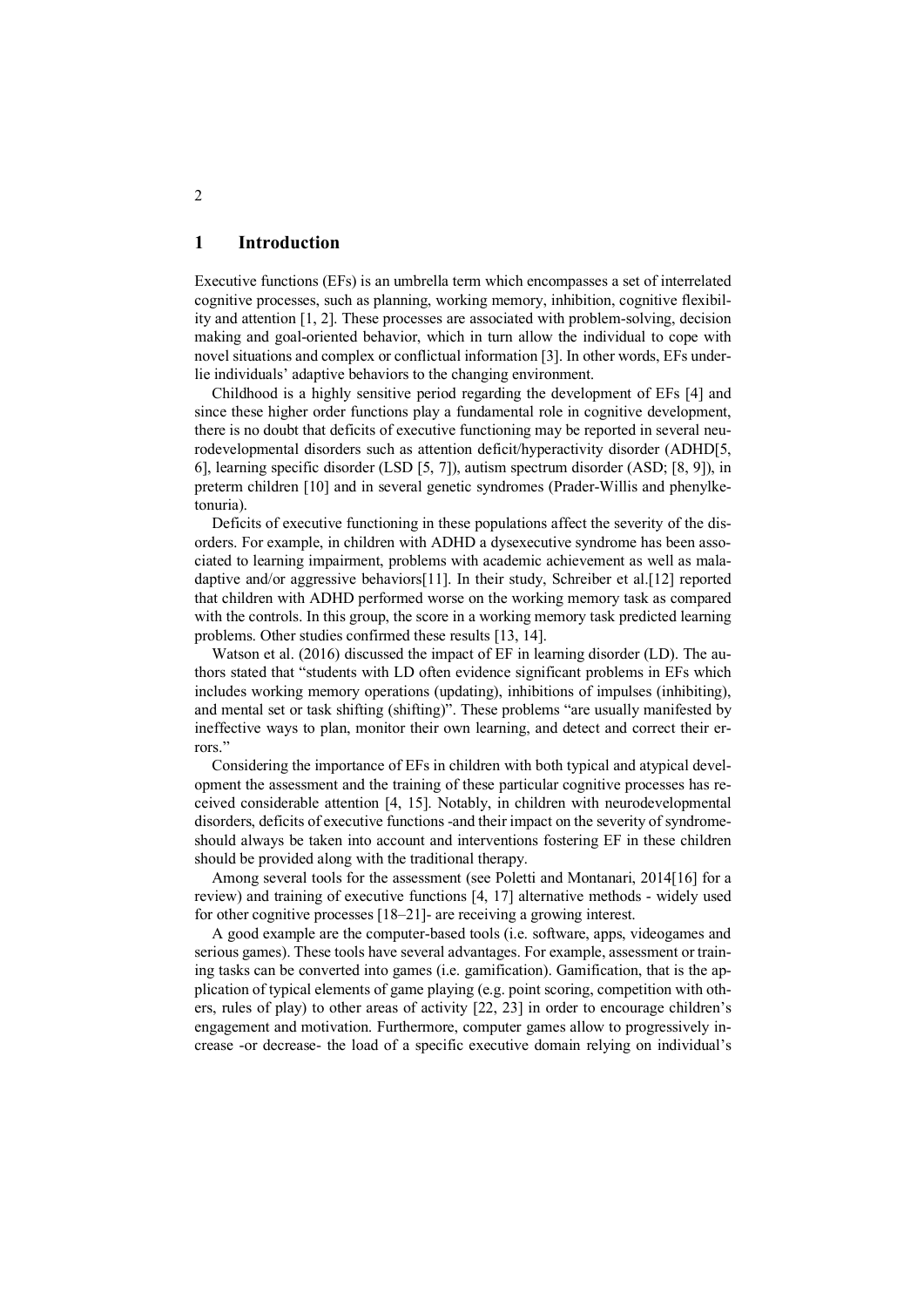performance. Thus, they avoid frustration and therapy drop-out. The efficacy of computerized training has been reported in literature. For example, Klingberg et al.[24] conducted a trial to investigate the effect a computer-based training of working memory in a sample of children with ADHD. In this study, working memory significantly improves after the training. The effects were observed even on untrained tasks (i.e. response inhibition, and complex reasoning) and were observed at the follow-up (i.e. three months later). Similar results with computerized training of executive functions have been reported in literature by Thorell et al. [25], Holmes et al. [26]and Karbach & Kray[27].

Although an increasing number of technological platforms have been released (e.g. CogMed; CogniFit; Neurnation; ACTIVATE), this research field is still young and a lot of work is needed. For example, to our knowledge, to date no one has developed a computer-based tool for the assessment of executive functions in children with neurodevelopmental disorder or at least a software in which the assessment part communicates with the training part. Additionally, computer-based tools should allow therapist to start the assessment/training session from remote offering the opportunity to provide a telerehabilitation or e-rehabilitation service.

Here, we described ASTRAS, a software developed in our lab, aiming at assessing and training EFs in children with neurodevelopmental disorders.

## **2 ASTRAS**

 $ASTRAS<sup>1</sup>$  is a cross-platform software (iOS, Windows, macOS and Android) for the assessment and training of EFs. The software is designed for children, with neurodevelopmental disorders (e.g. ADHD, LSD, ASD), in which these particular cognitive domains are impaired (see above). The software uses some gamification principles. That is, assessment and training tasks share the characteristics of game elements such as: 1) design: the assets of each task (i.e., scenario and characters) are cartoon-like. Furthermore, training's tasks have a common theme, the space; 2) mechanics: tasks have been designed as challenges in which children can also compete with others. Additionally, children receive a feedback about their performance (only in the practice session of the assessment tasks and in each training tasks, see below) and a reward each time they successfully accomplish a training task; 3) components: assessment and training tasks have been designed with different levels of difficulty, thus increasing the load of the specific executive domain.

Bind together, these game features aim to improve children engagement, motivation as well as learning.

 $<sup>1</sup>$  For a demo version of the software contact the authors.</sup>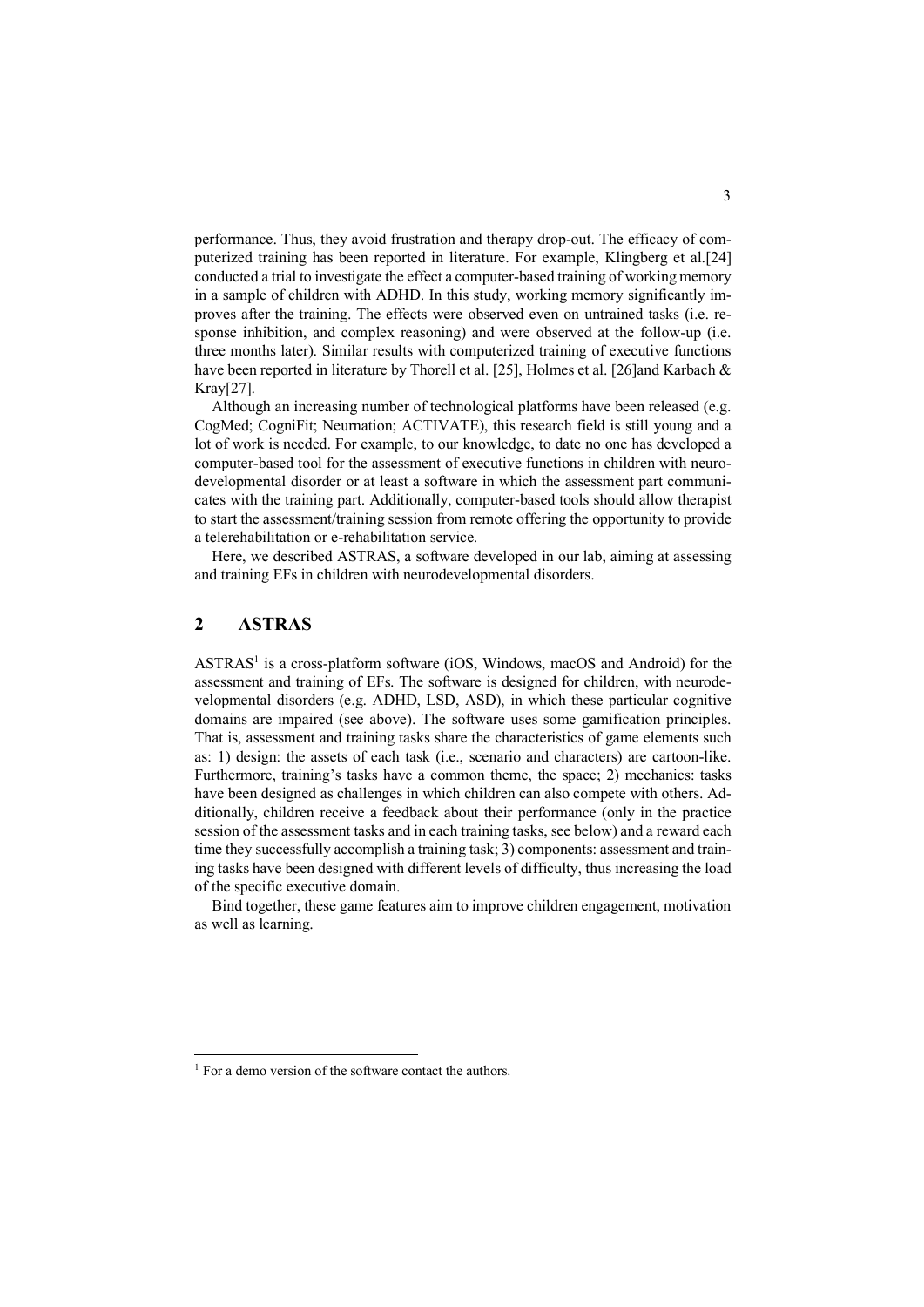#### **2.1 General structure**

ASTRAS is designed for children from six to eleven. We targeted this range because even though rudiments of EFs emerge before early childhood [28], and a rapid improvement in EFs tasks have been observed in preschoolers [29], these particular cognitive processes are more likely to mature in scholar period and adolescence [30, 31].

There are two types of use/access in ASTRAS. Each type of use/access includes different features as reported below:

- Therapists/Tutors: this type of use/access is designed for those professionals (psychologist, neuropsychiatrist, speech therapist, etc.) who work with children with neurodevelopmental disorders. This type of use allows to: 1) register a new child, modify his/her data or delete his/her profile; 2) open an individual or group assessment/training session; 3) assign exercises to a singular child or a group of children; 4) visualize children's scores.
- Parents: this type of use/access is designed for children. This type of use allows to visualize and run the assessment tasks or the training exercises assigned by the therapist.

The two types of use/access and their features foster the feasibility of the e-rehabilitation. In fact, therapists can use ASTRAS software in clinical context (vis-à-vis), but also from remote.

ASTRAS also includes two different sessions, namely an assessment and training. Both sessions take into account five main executive domains, commonly reported in the literature [32, 33], that is: selective attention, inhibition, cognitive flexibility, planning and working memory. Specifically, we referred to Myake et al.[34] as theoretical framework. The model posits that there are three core EFs:

- 1) inhibition: reflects the ability to control own behavior, thoughts, and/or emotions to override a strong internal predisposition. Inhibition can be divided in behavioral inhibition (i.e. the suppression of a prepotent motor reaction) and cognitive inhibition (i.e. the suppression of a prepotent mental representation);
- 2) working memory (WM): reflects the ability to hold verbal (verbal WM) or spatial (spatial WM) information in mind and mentally working with/on it. Additionally, WM includes the updating, that is the incorporation of new information into the old ones;
- 3) cognitive flexibility: refers to the ability to switch between thinking about two different concepts or to think about multiple concepts simultaneously.

From these core EFs, is built the planning. Planning is a higher order EF and reflects the ability to set goals, develop action plans to achieve those goals, and to choose the most appropriate actions based on the anticipation of consequences. Additionally, in this model, selective attention, namely the ability to selectively focusing on a target stimulus and suppressing attention to other stimuli or external lure, has been conceived playing a crucial role in the correct development of EFs.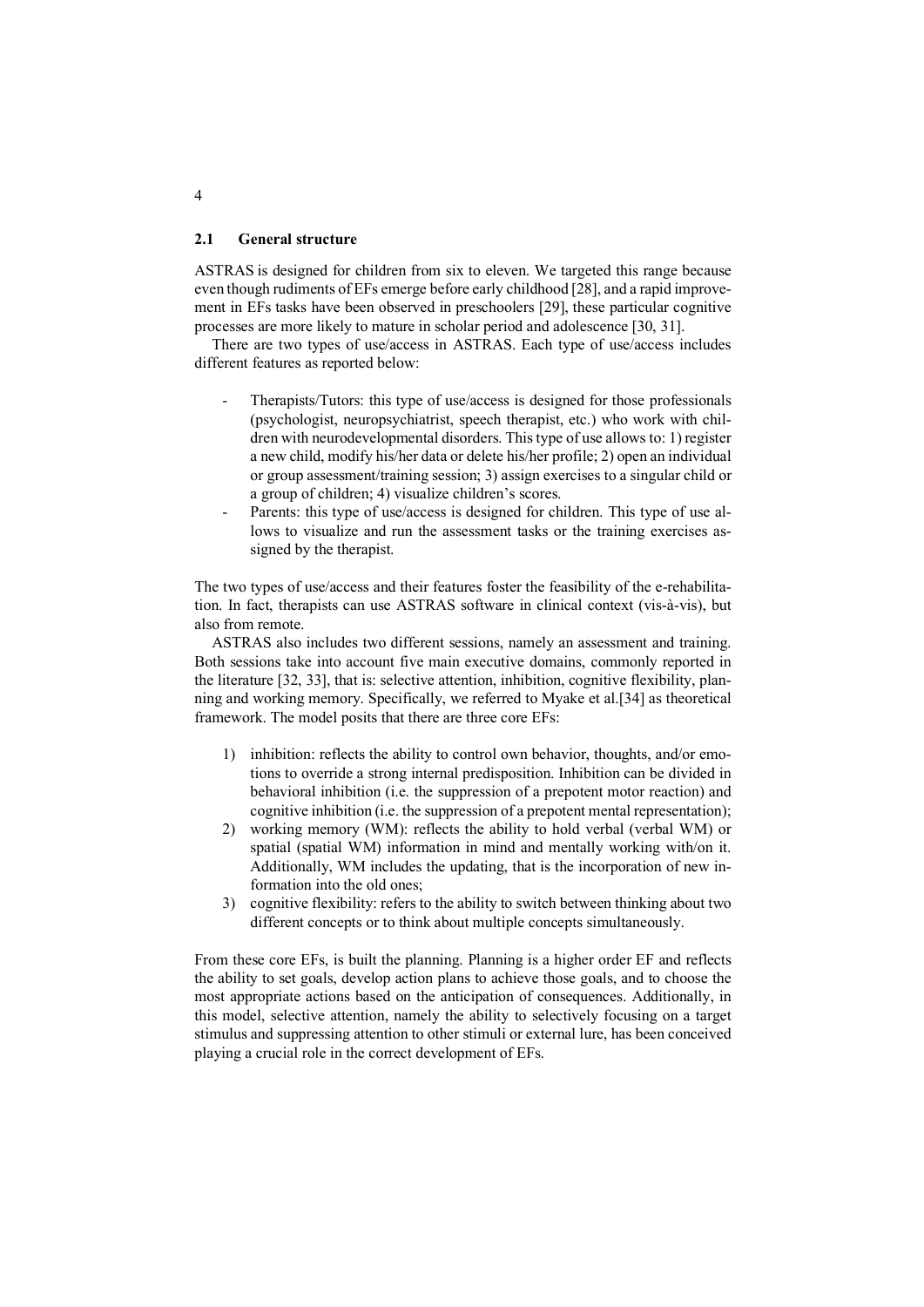Below we provide a more accurate description of the assessment and training sessions (i.e. their general structure and their respective tasks).

#### **2.2 Assessment**

Assessment includes ten tasks, two for each executive domain (selective attention, working memory, inhibition, cognitive flexibility and planning, see figure 1 for the interface).



**Fig. 1.** The assessment interfaces for therapists (A) and parents/children (B) are shown. Therapist interface reports the list of tasks and their respective scores (yellow box) and the button to start the assessment session (blue box). Parents interface reports the icon of each assessment task.

Additionally, other two tasks have been developed to assess the updating of working memory. Each task consists of trials, which progressively increase in difficulty. Tasks are preceded by four steps (Figure 2):

- 1) starting: a traffic light which informs children that the task is going to start;
- 2) pre-test session: this step taps whether children have developed those cognitive processes mandatory to run the test (e.g. in the cancellation task, the pretest verifies whether children are able to discriminate a target picture). If this session is failed twice the task ends;
- 3) simulations: in this step a video shows an example of trial;
- 4) practice session: in this step children are provided a practice trial. The aim of this step is twofold: a) to allow the participant to practice with the task; b) ensure that children have clearly understood the instructions. If the patients fail this session once, the simulation will be provided again. If the patients fail twice, the task ends.

The score in each task range from 0 to 100 in terms of accuracy. Further data such as reaction times, omissions and commissions errors (e.g. selective attention tasks), number of moves (e.g. in the maze task) are stored into ASTRAS's database. These additional data make ASTRAS useful for research purposes or to address other clinical issues.

Below a small description of the tasks for each cognitive domain has been provided.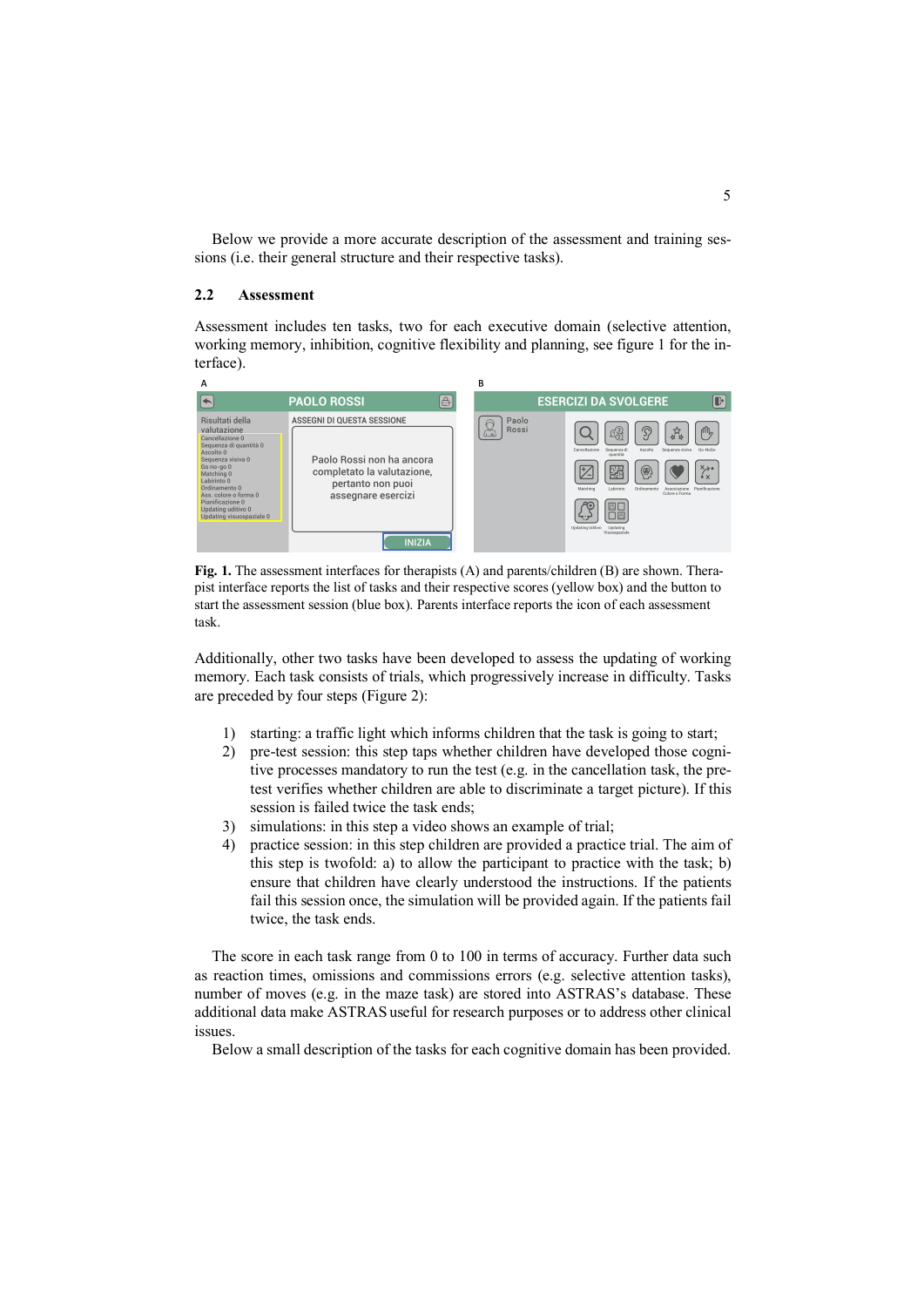- Cancellation: it assesses the visual selective attention. In this task, children are shown a clutter of items, and asked to tap with their finger the target item (e.g. a star), ignoring the other stimuli.
- Listening: it assesses the auditory selective attention. In this task, children are provided a sequence of animal sounds. They have to tap a paw on the center of the screen when they hear a target sound (e.g. a frog).
- Sequence of quantity: it assesses the working memory. In this task, a sequence of numbers appears on the screen. Children have to repeat the sequence either forward or backward.
- Visual sequence: it assesses the visuo-spatial working memory. In this task, a sequence of flashing stars is visualized on the screen. The participant has to reproduce the sequence either forward or backward.
- Auditory updating: it assesses the auditory updating of working memory. In this task, children listen to the tones in sequence. After each tone is heard children decide whether the new tone is the same from 1 (1-Back) or 2 trials (2- Back) before.
- Visual updating: it assesses the visuo-spatial updating of working memory. In this task, children have to decide whether the position of a ghost is the same of 1 (1-Back) or 2 trials (2-Back) before.
- Go-No Go: it assesses the motor inhibition. In this task, children have to move a penguin only when he/she listen to a GO sound.
- Matching: it assesses the cognitive inhibition. In this task, children have to identify, from a subsequent set of stimuli, the one that "matches" the sample.
- Color-shape association: it assesses the cognitive flexibility. In this task, children have to choose, from two stimuli displayed on the top of the screen, the one that has the same target criterion of the sample (shape or color). The target criterion is provided by the software.
- Trail: it assesses the cognitive flexibility. In this task, children have to tap in ascending order a clutter of numbers and letters.
- Maze: it assesses the planning. In this task, children must trace through a maze without crossing the maze lines.
- Planning: it assesses planning. In this task, children have to reproduce a picture (e.g. a cake) in a given number of steps.

### **2.3 Training**

Training includes ten tasks/games, two for each executive domain. Here, the therapist chooses: 1) the executive domain to train; 2) the specific task/game for that executive domain; 3) the number of exercises; 4) the difficulty (1 to 4); 5) the prompt (i.e. the visual or auditory support to help children in accomplishing the task). Figure 2 reports the training interface.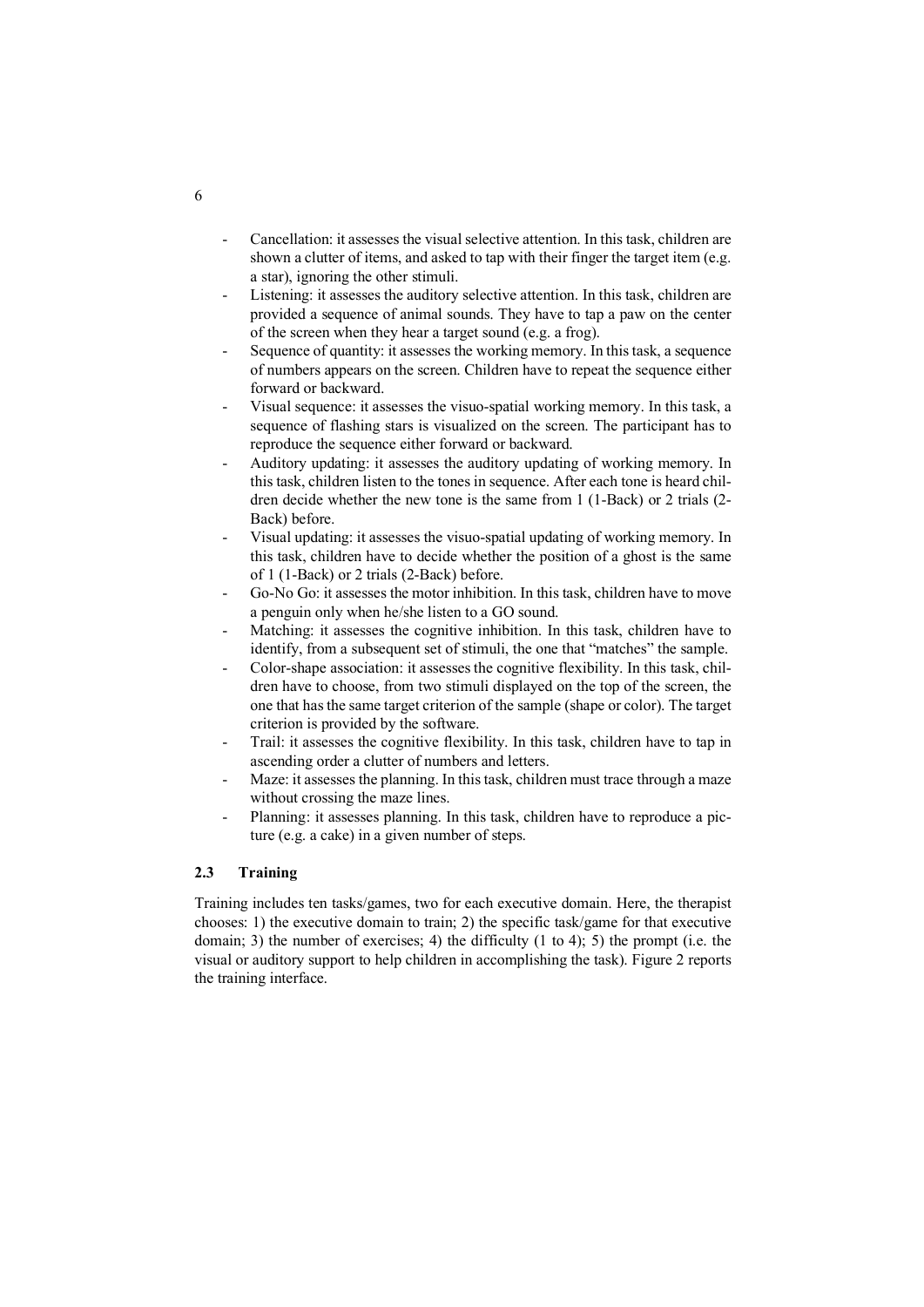

**Fig. 2.** The training interfaces for therapists (A) and parents/children (B) are shown. Therapist interface reports the list of assessment tasks and their respective scores (yellow box), the interface to choose exercises (green box), the difficulty (black box), the prompt (red box), the practice (purple box) and the button to start the training session (blue box). Parents interface reports the icon of each training task and the number of exercises for each task.

Below a small description of the tasks for each cognitive domain has been provided.

- Fix the spaceship: it trains the visual selective attention. In this task, children have to drag a target object (e.g. pliers) into a toolbox, ignoring the other stimuli.
- Find the toy: it trains the visual selective attention. In this task, children have to choose the correct color of a target stimulus (e.g. a teddy bear) -ignoring the non-target stimuli- by pressing the correct button.
- Unlock the code: it trains the working memory. In this task, children have to memorize the code of letters and numbers and type it on a safe's keyboard by pressing first the numbers and then the letters in ascending order.
- Count the toys: it trains the updating of working memory. In this task, the trial is visualized as a sequence of dolls and teddy bears falling into two separate boxes. When the sequence ends, children have to report the number of either dolls or bears in one of the two boxes (target box).
- "Whac-an-alien": it trains the motor inhibition. In this task, aliens pop up from some holes disposed on the screen. Children have to hit the red alien and not the green one. Red aliens are more likely to occur.
- "Check the toys": it trains the motor inhibition. In this task, children have to decide whether a toy is broken or it is different from the target by pressing the relative buttons. No button needs to be pressed if the target toy is intact.
- "Charge the robot": it trains the cognitive flexibility. In this task, children have to choose the correct battery: if the robot dreams an empty geometrical figure the correct battery is the one with the same figure; if the robot dreams a colored geometrical figure the correct battery is the one with the same color.
- "Dodge the asteroids": it trains the cognitive flexibility. In this task, children have to dodge the asteroids. The correct direction is given by the color of an arrow displayed on the screen: The direction is congruent if the arrow is green; incongruent if the arrow is red.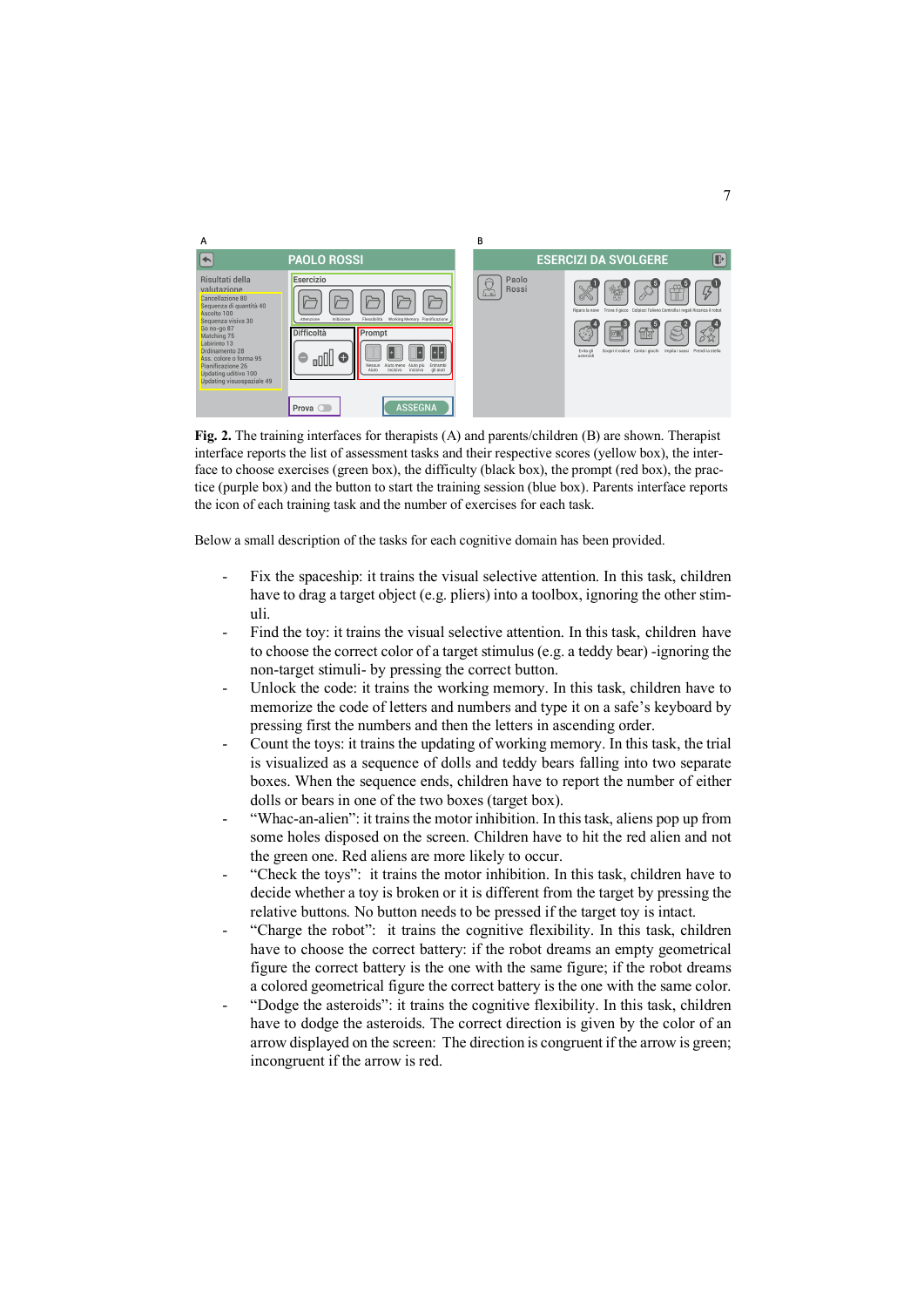- "Pile the stones": it trains the planning. In this task, children have to pile a set of stones in the correct order.
- "Reach the star": it trains the planning. In this task, children have to decide the sequence of rightward and/or leftward movements in order to reach the goal.

## **3 Conclusion**

In conclusion, our software can be thought as a platform hosting several tasks/games for the assessment and training of executive functions in children with neurodevelopmental disorders. ASTRAS offers the advantage to provide training tasks from remote and control patients' score ongoing and to change: 1) the type of executive domain to train; 2) the difficulty level; 3) the prompt. In other words, the software might be a useful tool for telerehabilitation. Furthermore, gamification has been applied in our software in order to increase children's engagement and make the experience of the therapy more enjoyable as well as avoid drop-out.

#### **Acknowledgment**

We are grateful to Irene Mammarella and Giulia Crisci for discussing the structure of our software. We appreciated the constructive suggestions and encouraging feedback. They suggest to design and develop the two tasks of auditory and visual updating working memory.

#### **References**

- 1. Anderson P (2002) Assessment and development of executive function (EF) during childhood. Child Neuropsychol 8:71–82. https://doi.org/10.1076/chin.8.2.71.8724
- 2. McKenna R, Rushe T, Woodcock KA (2017) Informing the structure of executive function in children: A meta-analysis of functional neuroimaging data. Front Hum Neurosci 11:1–17. https://doi.org/10.3389/fnhum.2017.00154
- 3. Shallice T (1988) From Neuropsychology to Mental Structure
- 4. Takacs ZK, Kassai R (2019) The efficacy of different interventions to foster children's executive function skills: A series of meta-analyses. Psychol Bull 145:653–697. https://doi.org/10.1037/bul0000195
- 5. Faedda N, Romani M, Rossetti S, et al (2019) Intellectual functioning and executive functions in children and adolescents with attention deficit hyperactivity disorder (ADHD) and specific learning disorder (SLD). Scand J Psychol 60:440–446. https://doi.org/10.1111/sjop.12562
- 6. Rapport MD, Orban SA, Kofler MJ, Friedman LM (2013) Do programs designed to train working memory, other executive functions, and attention benefit children with ADHD? A meta-analytic review of cognitive, academic, and behavioral outcomes. Clin Psychol Rev 33:1237–1252.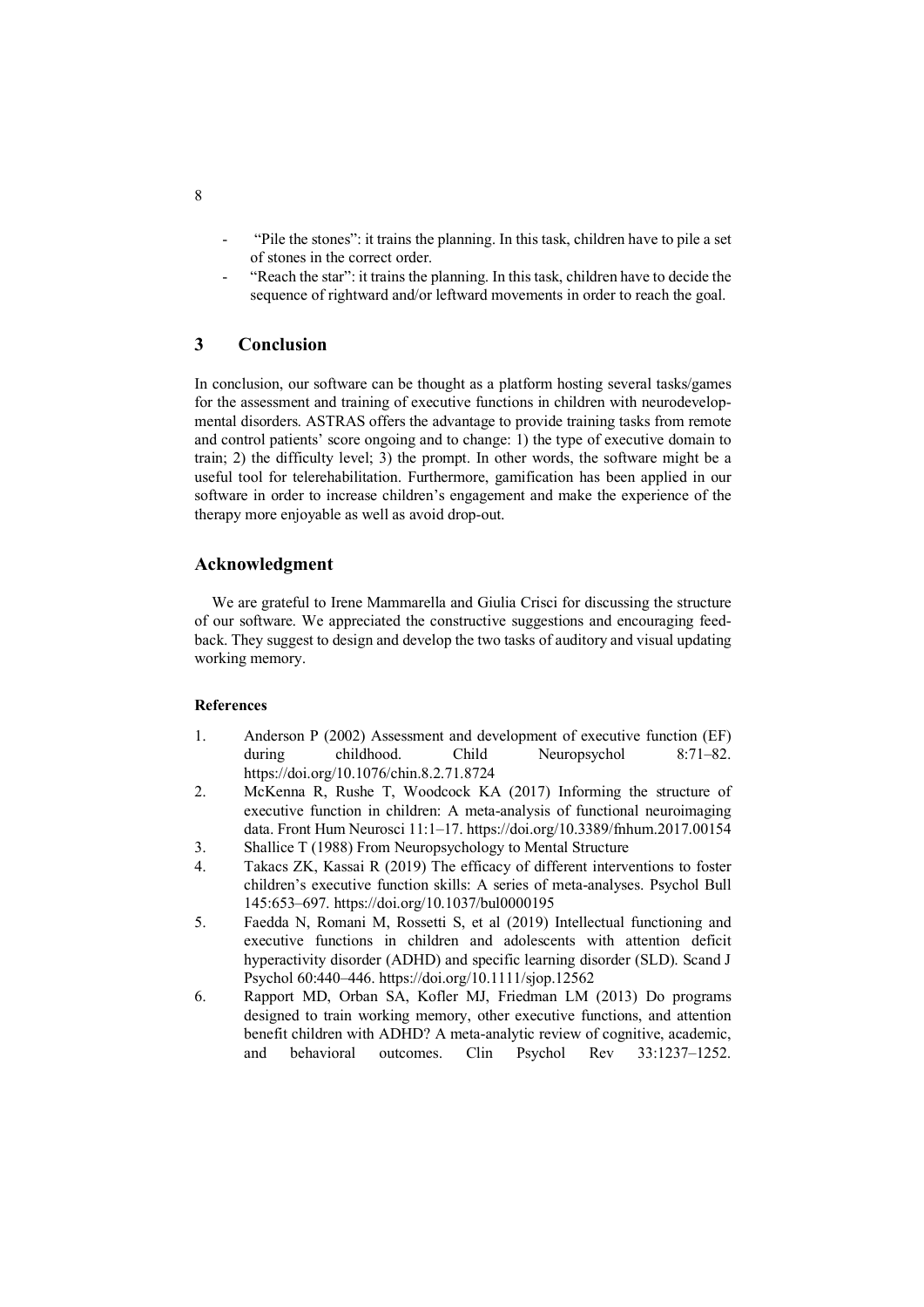https://doi.org/10.1016/j.cpr.2013.08.005

- 7. MR Watson S (2016) The Role of Executive Functions in Classroom Instruction of Students with Learning Disabilities. Int J Sch Cogn Psychol 03:1–5. https://doi.org/10.4172/2469-9837.1000167
- 8. Otterman DL, Koopman-Verhoeff ME, White TJ, et al (2019) Executive functioning and neurodevelopmental disorders in early childhood: A prospective population-based study. Child Adolesc Psychiatry Ment Health 13:1–12. https://doi.org/10.1186/s13034-019-0299-7
- 9. Kaur Pany S (2017) Efficacy of Computer Based Intervention in Improving Executive Function of Autism Spectrum Disorder Children
- 10. Aarnoudse-Moens CSH, Duivenvoorden HJ, Weisglas-Kuperus N, et al (2012) The profile of executive function in very preterm children at 4 to 12 years. Dev Med Child Neurol 54:247–253. https://doi.org/10.1111/j.1469- 8749.2011.04150.x
- 11. Jacobson LA, Williford AP, Pianta RC (2011) The role of executive function in children's competent adjustment to middle school. Child Neuropsychol. https://doi.org/10.1080/09297049.2010.535654
- 12. Schreiber JE, Possin KL, Girard JM, Rey-Casserly C (2014) Executive function in children with attention deficit/hyperactivity disorder: The NIH EXAMINER battery. J Int Neuropsychol Soc. https://doi.org/10.1017/S1355617713001100
- 13. Willcutt EG, Doyle AE, Nigg JT, et al (2005) Validity of the executive function theory of attention-deficit/ hyperactivity disorder: A meta-analytic review. Biol. Psychiatry
- 14. Martinussen R, Hayden J, Hogg-Johnson S, Tannock R (2005) A meta-analysis of working memory impairments in children with attentiondeficit/hyperactivity disorder. J Am Acad Child Adolesc Psychiatry. https://doi.org/10.1097/01.chi.0000153228.72591.73
- 15. Stubberud J, Holthe IL, Løvstad M, et al (2020) The feasibility and acceptability of goal management training of executive functions in children with spina bifida and acquired brain injury. Neuropsychol Rehabil 0:1–20. https://doi.org/10.1080/09602011.2020.1723649
- 16. Poletti M, Montanari P (2014) Valutazione Dell 'Attenzione E Delle Funzioni Esecutive in Età Evolutiva : Rassegna Degli Strumenti Italiani. G di Neuropsichiatr dell'età Evol di Neuropsichiatr dell'età Evol 34:1–7
- 17. Diamond A, Ling DS (2016) Conclusions about interventions, programs, and approaches for improving executive functions that appear justified and those that, despite much hype, do not. Dev Cogn Neurosci 18:34–48. https://doi.org/10.1016/j.dcn.2015.11.005
- 18. Ponticorvo M, Di Fuccio R, Ferrara F, et al (2019) Multisensory educational materials: Five senses to learn. In: Advances in Intelligent Systems and Computing
- 19. Ponticorvo M, Rega A, Miglino O (2018) Toward tutoring systems inspired by applied behavioral analysis. In: Lecture Notes in Computer Science (including subseries Lecture Notes in Artificial Intelligence and Lecture Notes in Bioinformatics)